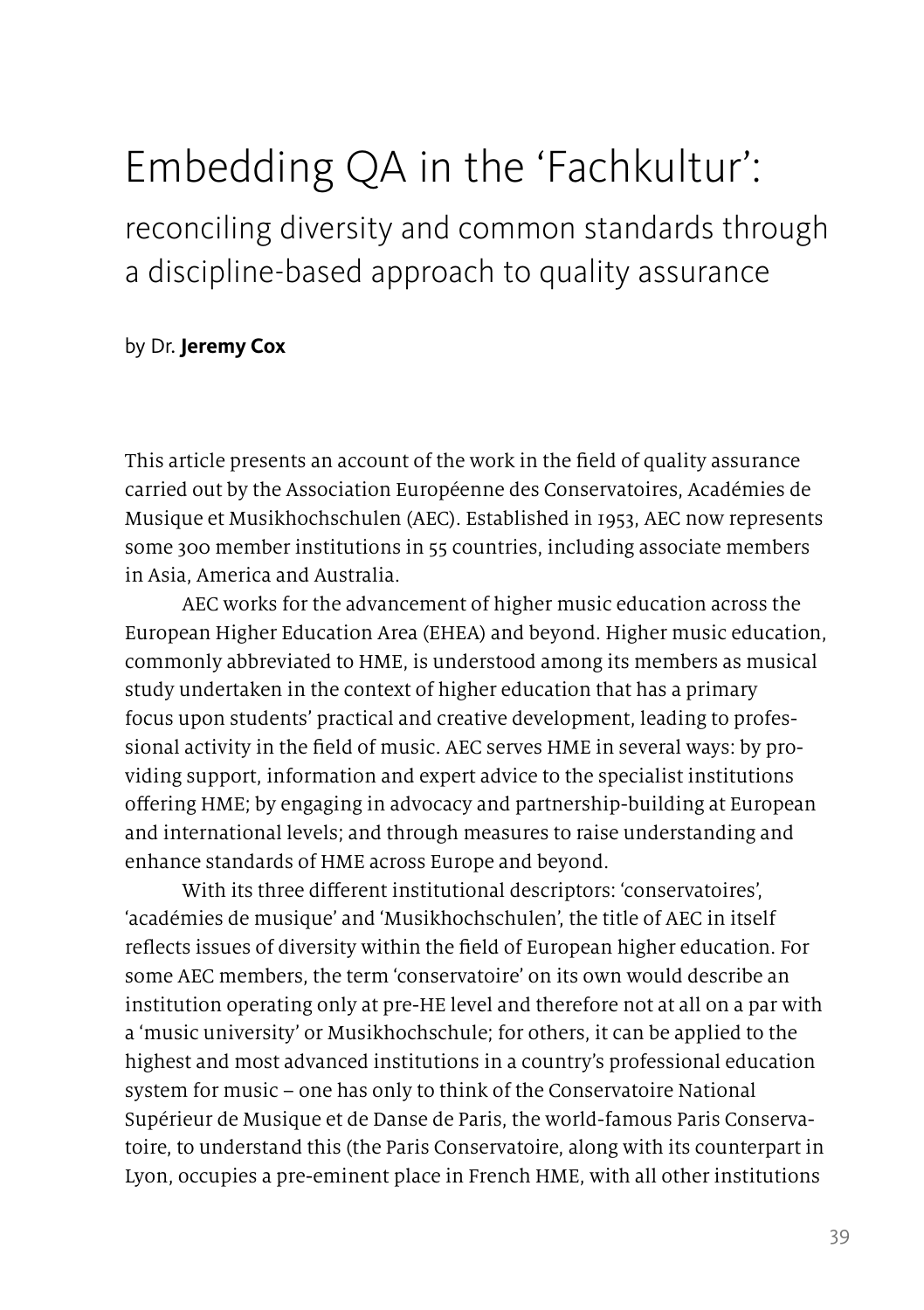being grouped at a lower – non-superior - level despite offering qualifications with nominally comparable titles and status within the European Qualifications Framework – EQF).

This diversity within the HME sector is not merely a matter of labels; HME across Europe is treated in very different ways by its national governments. In some countries, conservatoires (AEC generally uses this term as a convenient shortening for all types of institutions active in the Association) report to the ministry of education; in others, they are organised under the ministry of culture. Similarly, in some countries, HME institutions deal only with the HE level; in others, they are responsible for the entire continuum of musical learning right from the early years; and, in yet a further twist, some institutions are HE-only from Monday to Friday, but run a special pre-college music department on Saturdays.

All these variations have an impact upon how quality is conceived and delivered in HME institutions across Europe. Indeed, how could this be otherwise? We expect institutions to implement quality arrangements that are congruent with their missions and, as can be seen, in the music sector we are dealing with institutions that have a broad spectrum of contexts and a similarly broad range of missions. Within the AEC community, there is a strong conviction that only those individuals who have a good internal working knowledge of HME can fully appreciate, when working as quality evaluators, the nuances of mission-setting and fulfilment that apply in these various circumstances.

But given such knowledge and understanding, establishing a broad consensus about common standards in HME is not as insuperable a task as might be imagined. Over a period of several years, from approximately 2002– 2007 AEC succeeded in developing common Learning Outcomes for 1st-, 2nd- and 3rd-cycle programmes in HME (cf. Tuning Educational Structures in Europe 2009). This was accomplished through a process which involved wide consultation among the member institutions of the Association. The Learning Outcomes therefore command a high level of buy-in from the conservatoires of Europe (and were also designed to be compatible with criteria used in North America, as well as with national benchmarks developed in the UK and The Netherlands). As Europe-wide reference points, they have provided an invaluable underpinning to the evaluation tools developed subsequently, including those directly concerned with quality assurance.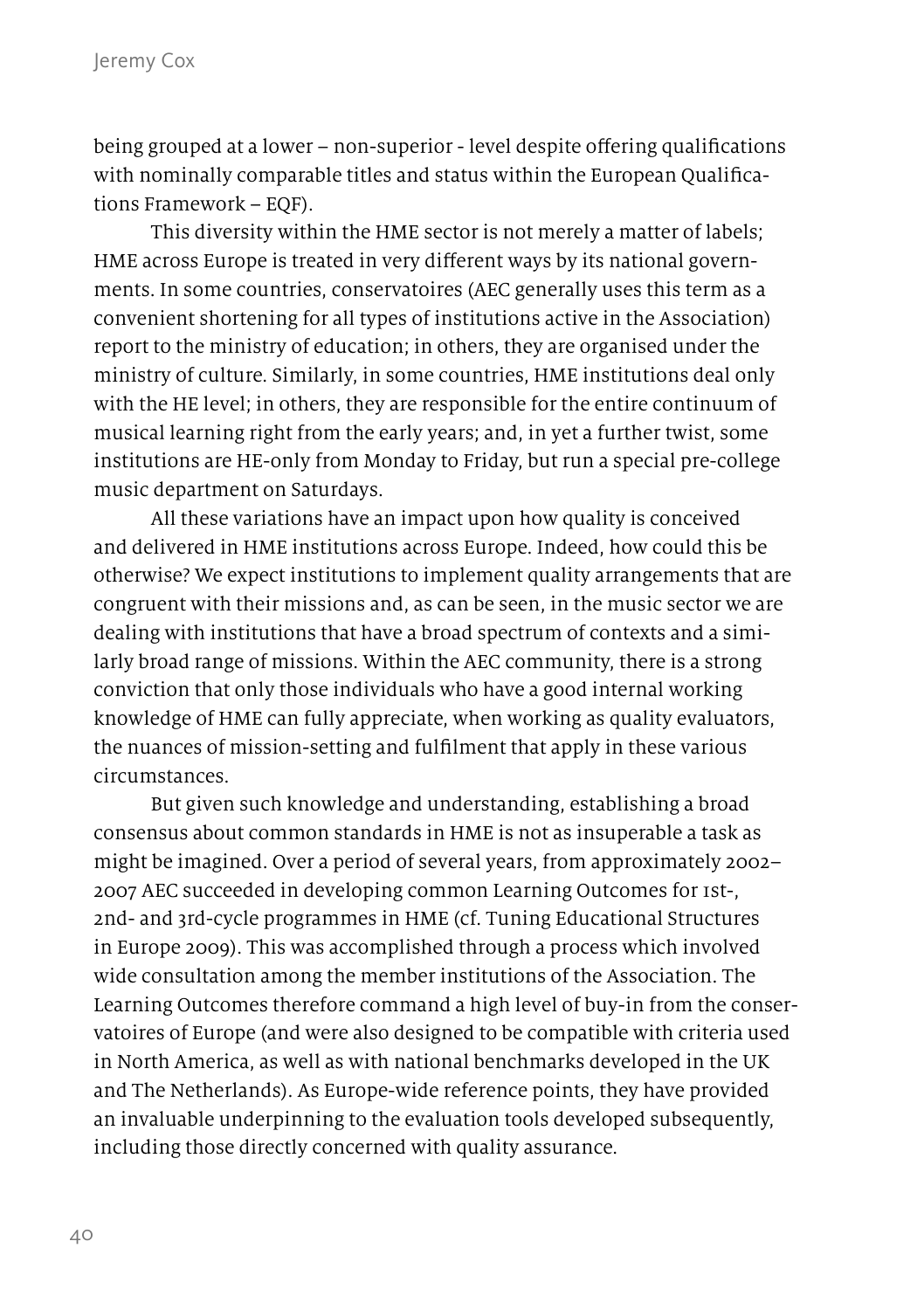Embedding a culture of quality assurance in conservatoires is both helped and hindered by the fact that quality, in the sense of excellence within a particular endeavour, has always been at the forefront of the mission of conservatoires. In the conservatoire context, quality therefore means musical quality, and this deeply-embedded concept can easily feel in conflict with connotations of quality that arise from the generic apparatuses and procedures of quality assurance.

There are no universally accepted definitions of musical quality; qualitative standards in music are developed within musical traditions. That is to say, the artistic experiences and expectations embedded in those traditions form the basis by which musical quality can be assessed. But this does not mean that musical quality is solely a matter of 'fitness for purpose'. A piece of music may well serve specific functions; such functions should not be underrated, but as signifiers of quality they can never entirely replace what we might describe as inherent aesthetic value. Whatever the contingencies surrounding the assessment of musical quality, they all rest upon the premise that the aesthetic value of a piece of art is inherent in the art-work itself. Definitions may be elusive, but within the expert community of the discipline, there is generally a wide and reliable consensus around the recognition of musical quality when and where it arises.

Even if consensus can be applied to a number of aspects and concepts relating to musical achievement, there is no single method or route that will attain artistic goals. A supportive environment is needed for the successful development of students. It enables them to challenge the traditional musical practices and expectations. Furthermore, such an environment demonstrates open-mindedness towards the diversity in the job market and is helpful in sustaining a continuous dialogue with a wide variety of professional communities. Finally, a conservatoire environment sets the stage for exploring the artistic potential in encounters between other musical cultures and traditions, and for preparing its students for international mobility.

The prominence of musical quality as a daily aspiration in the lives of those working in HME means that any system of quality assurance which ignores, or seems alien to, the quality that is so deeply embedded in the discipline will seem not only irrelevant but positively harmful. In common with other higher arts disciplines, but arguably even more so than others, HME can therefore often feel itself to be ill-served by generic quality assurance procedures, especially those that concentrate upon systems, committee structures,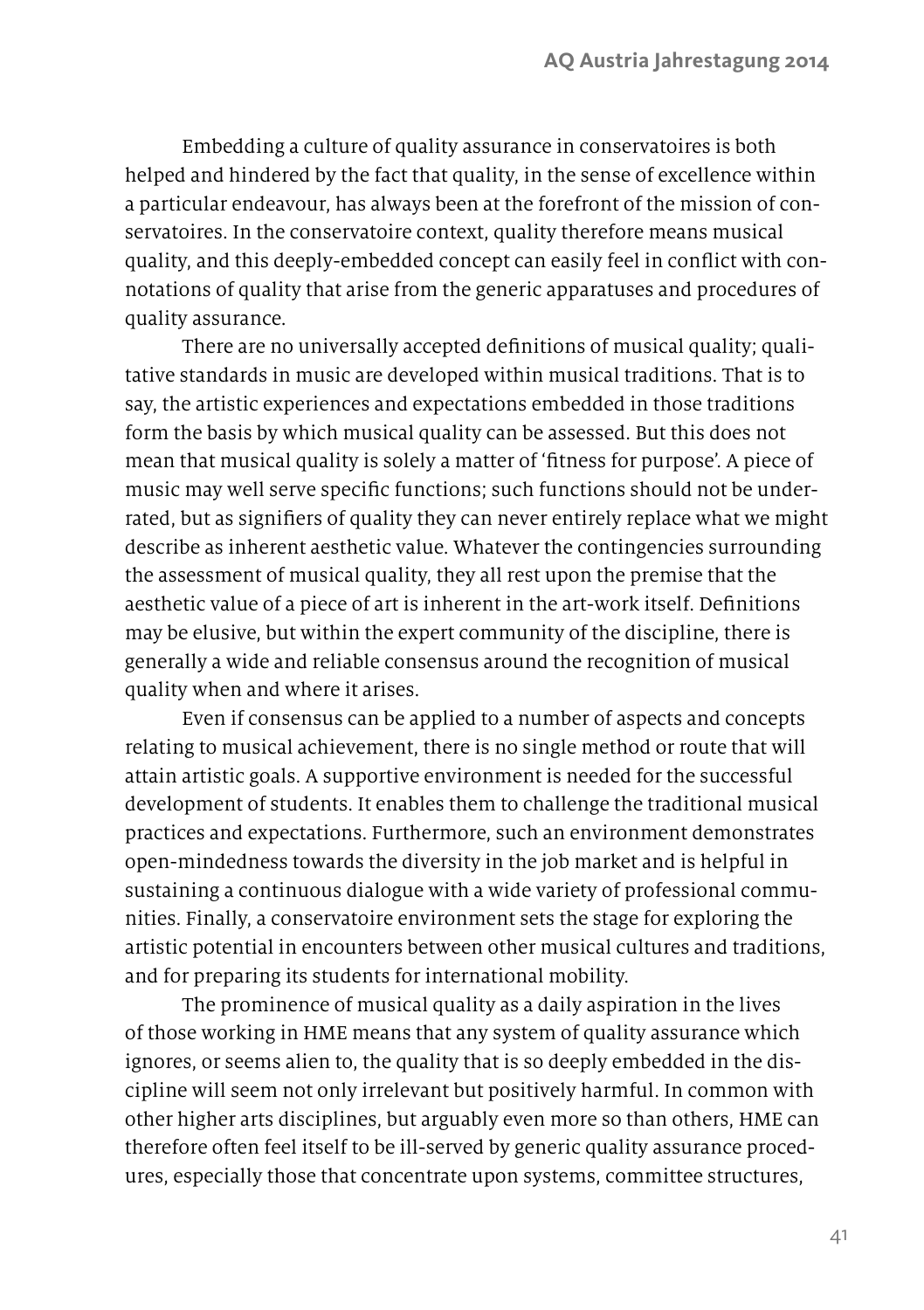etc. and neglect what is actually going on in pursuit of musical excellence in the teaching studios and performance spaces of its institutions.

This gives rise to what might be called the 'external' dimension of diversity as it affects HME. For all the internal diversity outlined at the beginning of this article, there is a strong sense across the institutions that are members of AEC that they are more united by their shared 'eccentricity' in terms of the HE sector as a whole than they are divided by their respective regional or national situations.

Conservatoires – and, in different ways, other specialist higher arts institutions - are indeed oddities within higher education. This is manifested in a variety of ways:

- They are focussed almost relentlessly upon professional preparation, and yet theirs is a very different discipline from others in the so-called professional higher education sector;
- Their teachers are mostly individuals who divide their working time between the institution and the profession and many are inside its walls for only half a day per week or less;
- Teaching is mostly delivered one-to-one or with small, tightly integrated classes of students studying the same instrument; the students themselves are spectacularly strong in their motivation concerning their main instrument but by no means always share the same broad interest and curiosity that one might expect in a typical university student;
- And finally, until recently, the actual qualifications given out by conservatoires were of little significance to those receiving them; being a Bachelor, Master or even Doctor was felt to stand for little in terms of a music graduate's credibility if, when it came to professional auditions, orchestral trials, etc., he or she failed to shine.

In short, by generic standards, conservatoires could in some respects be regarded as something of a quality-assurance nightmare! Their main teaching methodology – professionals coaching students in small studios – permits a high level of autonomy and detachment from the institution, often for the students as well as the teachers, while their dedication to excellence in musical practice, as we have seen, often comes to be characterised as opposed to the necessary but resented obligations of 'academic' content in an HE context. While there may be a universal disdain across HE for the bureaucratic aspects of quality assurance, in conservatoires, opposition to paperwork,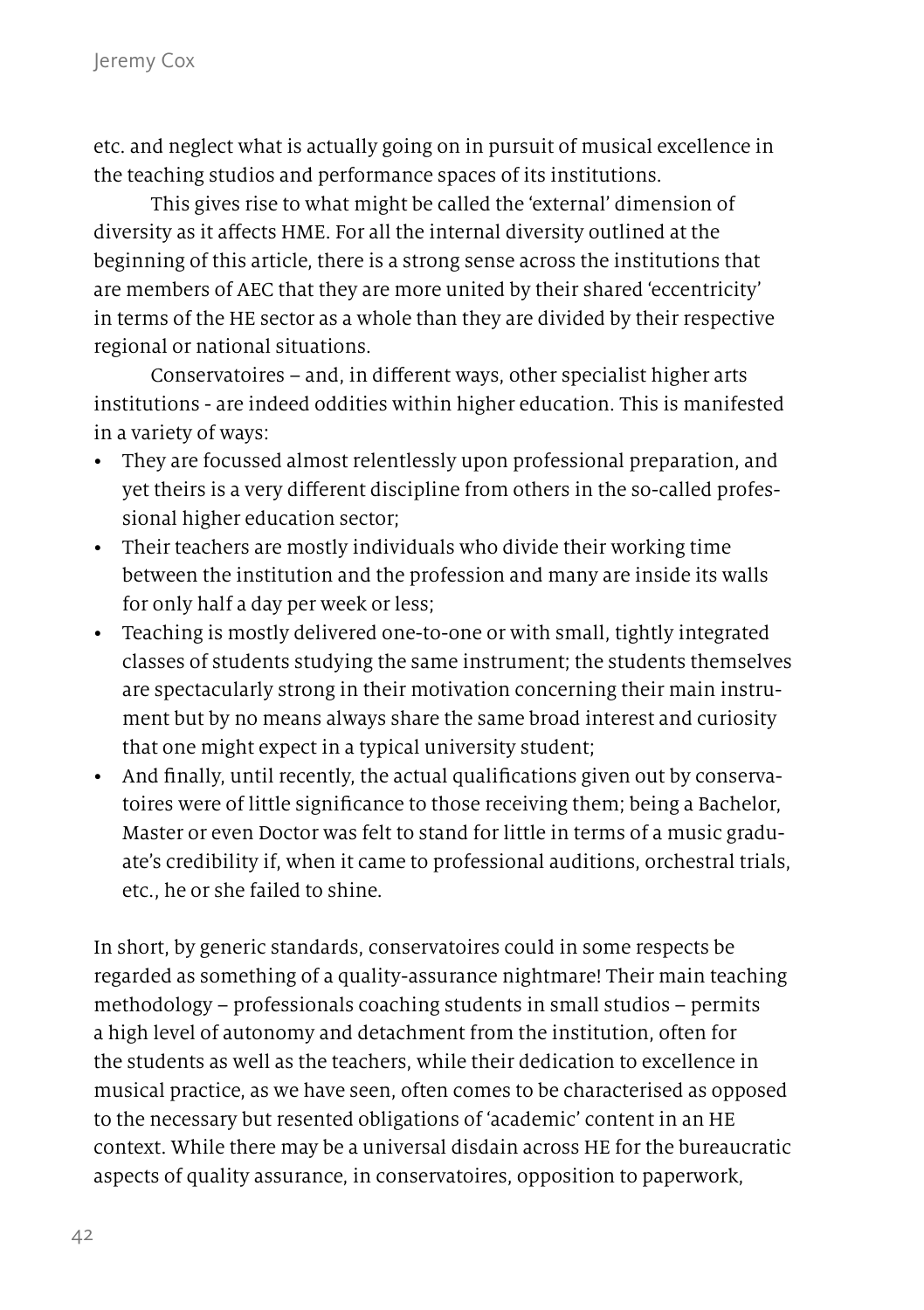figures, etc. is conducted with an almost religious fervour. Indeed, the author has more than once had quoted to him by conservatoire colleagues the Biblical dictum that 'The letter kills but the spirit gives life'. Musicians express themselves, and manifest their quality, through doing, not speaking or writing, and a quality culture that is relentlessly text-based can easily fail to connect with the things which matter most to them.

Of course, many of the processes of evaluation that might be applied to conservatoires can be carried out based on common features with other disciplines in terms of assessment and quality assurance at higher education level. However, in order for a quality assessment procedure as a whole to be accurate as well as fair from the perspective of the 'Fachkultur' of HME, it is necessary to consider not only the broad characteristics of the discipline but also, insofar as this is possible, the diversity that exists between each individual student's special characteristics and needs. HME aims to give every student an optimized environment for developing his or her distinctive profile as a musician. Such an environment values the individuality of each teacher and student; but it also values and supports the search for, and sharing of, knowledge through open discussion and dialogue. All of these factors need, in some way, to be reflected in a quality culture that aims to be appropriate for HME and sensitive to its needs.

In 2002–2004, AEC and the U.S. based National Association of Schools of Music (NASM) collaborated on a project entitled "Music Study, Mobility and Accountability" which, through such discussion and dialogue, generated a set of principles for appropriate quality assurance practice in HME (cf. Music Study, Mobility, and Accountability Project 2002–2004). Part II of the document states that, to be effective in reviewing professional music schools and conservatoires with respect to music content and institutional mission, the review process should:

1. Respect the content and nature of music and their relationships to education and training in music at the professional level.

- Recognize music as a unique, nonverbal means of communication, discourse, and insight.
- Respect music as a medium for intellectual work expressed both in music itself and in words about music.
- Work with a conceptual understanding of the elements in the content of professional music study including, but not limited to, performance,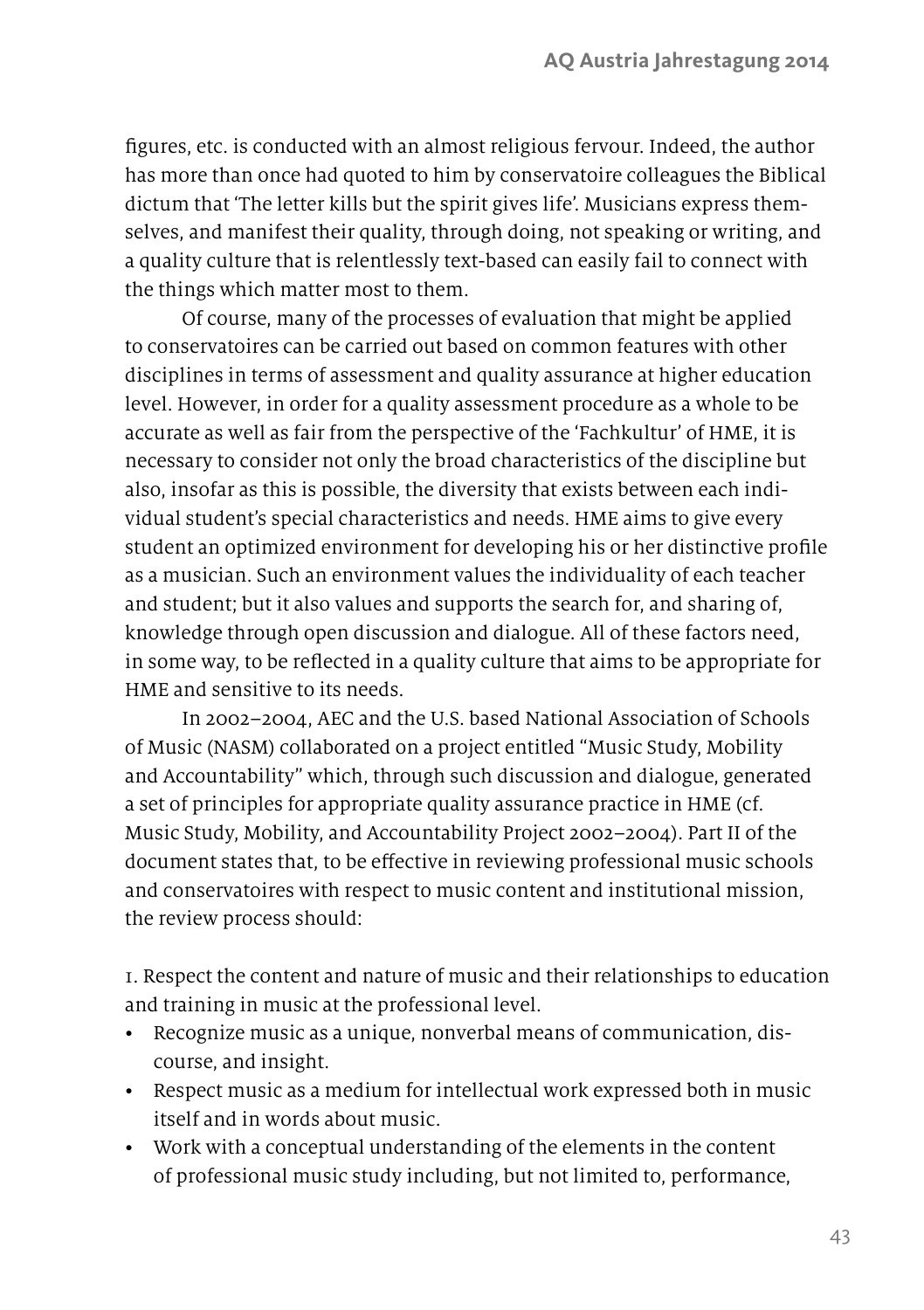composition, musicianship, music theory, music history and repertoire, and pedagogy.

• Exhibit understanding and respect for the multiple ways these elements are ordered, prioritised, and integrated to develop and synthesize the artistic, intellectual, and physical capabilities of students.

2. Respect the fundamental characteristics of education and training in music at the professional level.

- Recognize and support the necessity of curricula that include oneto-one tuition, ensembles, courses, and final projects such as recitals and compositions.
- Recognize fundamental necessities for time allocations that grow from the nature of music and music learning, including the time requirements for developing the integration of artistic, intellectual, and physical knowledge and skills.
- Understand the necessity of resources essential to music study such as expert specialized personnel, facilities conducive to various types of instruction, and financial support.
- Be able to connect issues of financial allocation to necessities regarding time and resources.
- Understand that students must demonstrate significant levels of artistic and technical mastery in order to be admitted.
- Recognise that musical, instrumental, vocal, or compositional technique – while essential for entrance, continuation, and graduation – enable high levels of artistry but are not a substitute for artistry.

3. Respect the natures, achievements, aspirations, and structures of individual institutions.

- Conduct evaluations with respect for, and in light of, the various missions, goals, objectives, and methodologies chosen by the individual institutions.
- Have a sophisticated understanding of how music schools and conservatoires are the same and how they are different.
- Respect the fact that various structures and approaches to music and music study work effectively and produce outstanding results.
- Understand both individual and group responsibilities for the development of musical and educational quality.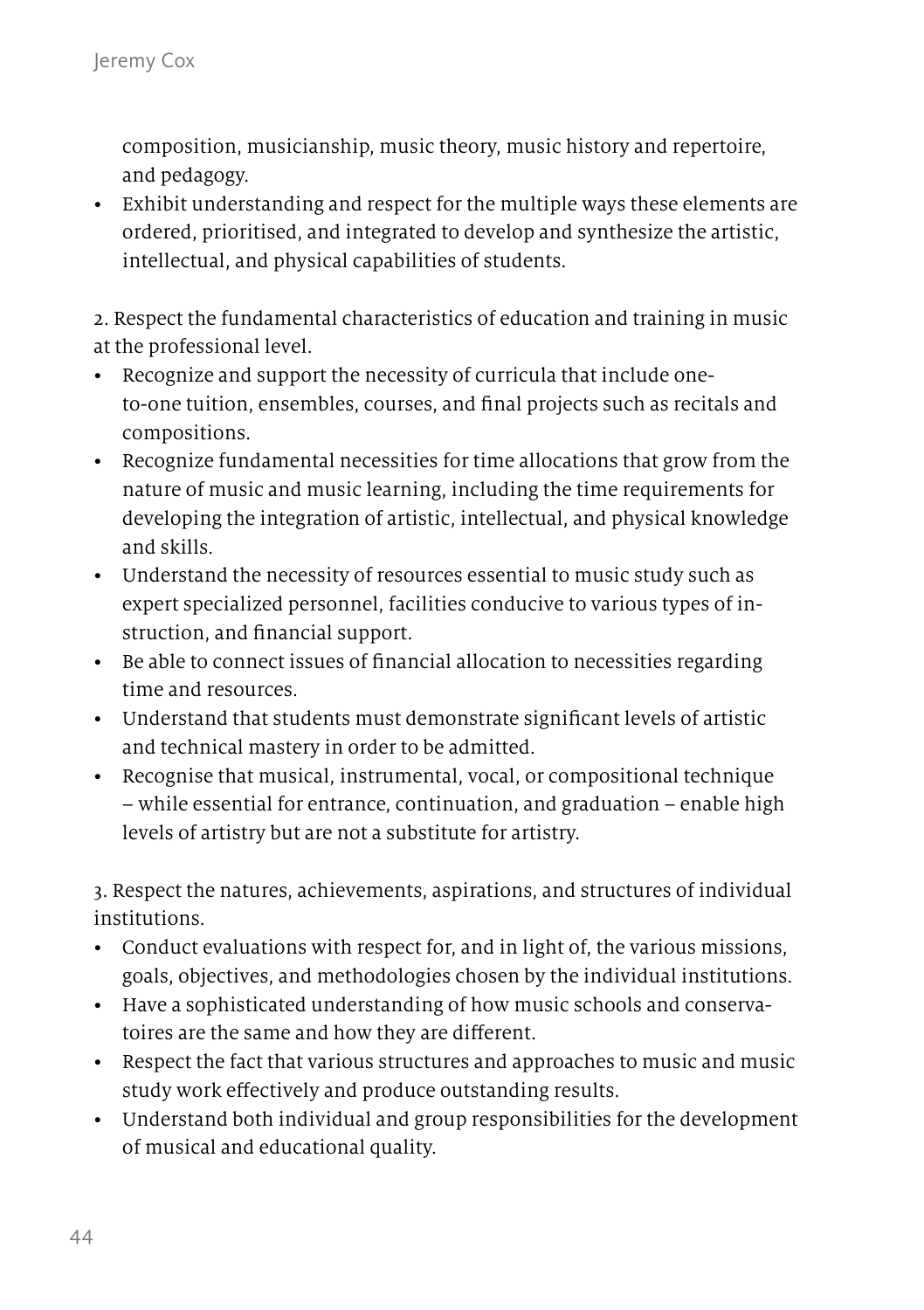4. Maximize the use of evaluation systems and methods consistent with the natures of music, music study, and the operation of music schools and conservatoires.

- Recognise the intense evaluation and assessment pressures that come from the public nature of music performance and composition.
- Respect that the concept of multiple effective approaches extends into teaching and learning as well as to matters of interpretation in performance and aesthetic accomplishment in composition.
- Understand the continuous, moment-by-moment evaluation and assessment essential to both the preparation and presentation of performances and to the composition of music. In music, assessment is integrated continuously into the work as well as being applied to completed work.
- Make use of high levels of expertise in music, music teaching, the operation of education and training institutions, and the relationships among the three. Peer evaluation is essential for credibility in reviews of music schools and conservatoires.
- Describe in advance the purpose of any review and the specific criteria on which the evaluation is to be based. Do not attempt to conflate artistic and educational criteria with economic and market criteria.
- Make clear to all evaluators that the focus is on functions to be served, rather than methods to be employed.
- Have protocols indicating that individual evaluators are to make judgments about effectiveness with regard to the criteria chosen for the evaluation and not on personal preferences regarding choices in areas where there are many correct answers.

In the light of the above, it should be clear why, from AEC's perspective, an important choice arose when considering the implications for the HME sector of the reforms of higher education since the start of the Bologna process, and the rise of quality assurance as an element within these: was the Association simply to reflect the views of many of its members and seek to keep quality assurance at arm's length from the discipline, or should it try to forge an alliance between the key aspects of the emerging quality culture and the distinctive nature of higher music education?

AEC chose the latter path and has moved progressively: from offering individual counselling visits to discuss quality, to organising voluntary quality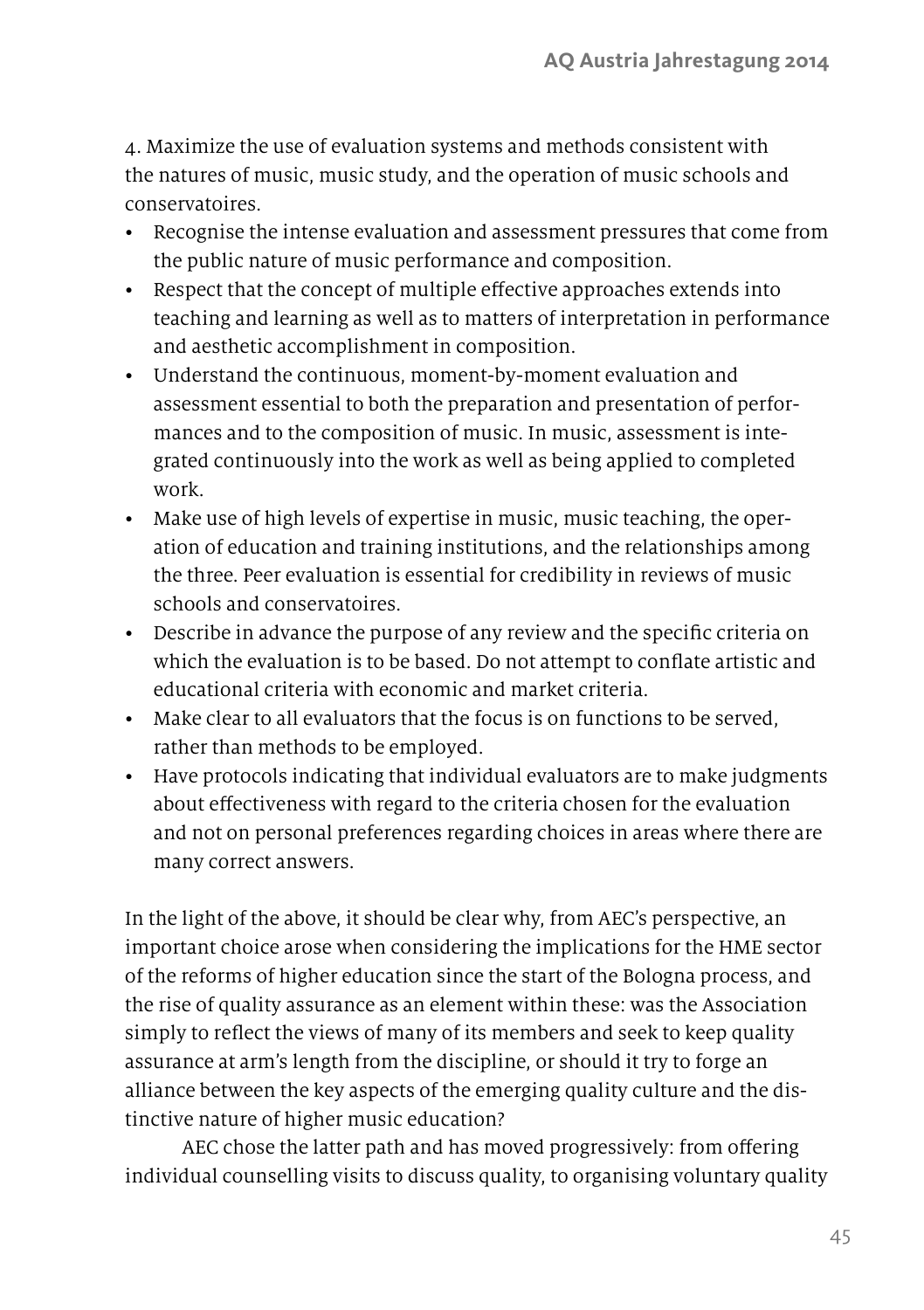enhancement procedures, and then to co-operating with national agencies in formal accreditation exercises. At every stage, the Association has sought to keep musical priorities in the forefront, but in many ways AEC members have been pleasantly surprised by the extent to which, with such an approach, many of the conventional features of quality assurance processes can actually be applied to music without violating its essential character.

In principle, an approach to quality assurance that is embedded in the 'Fachkultur' could be beneficial in any discipline. But it almost certainly has particular relevance when the discipline in question is small and, has been seen, idiosyncratic in terms of higher education more generally. Moreover, when quality issues are so deeply embedded in the way the discipline is practised on a day-to-day basis, it is vital that the evaluators, as well as being well-trained in generic quality issues, are on the 'inside' of this very special knowledge system.

In this respect, a key aspect of AEC's quality assurance capability has been the Europe-wide pool of experts in HME upon whom it can call when forming review panels. Starting from a relatively informal process, this has now developed into a fully-fledged European Register of Peer-reviewers. The Register enables panel members to be selected who are sufficiently far from the physical and locational and political situation of the institution being reviewed to retain objectivity, but who can extrapolate from their own experience and readily grasp the local conditions that may be driving what the institution can and can't do.

Another advantage of having a Europe-wide catchment is that the diversity of specialisms found in conservatoires can almost always be matched by that found across the experts. For example, only by operating at a supranational level could AEC have found an expert for a panel that was required, as part of its visit to an institution in a particular country, to review the only department in that country devoted to the teaching of Dalcroze Eurhythmics.

Between 2009 and 2011, AEC saw unprecedented activity in the field of evaluation and accreditation. Paving the way for this, it produced a set of criteria and procedures for quality assurance and accreditation activities in institutions delivering higher music education. This Framework Document Quality Assurance and Accreditation in Higher Music Education: Characteristics, Criteria and Procedures called attention to the specific characteristics of the music sector, listing the criteria developed by the AEC and suggesting the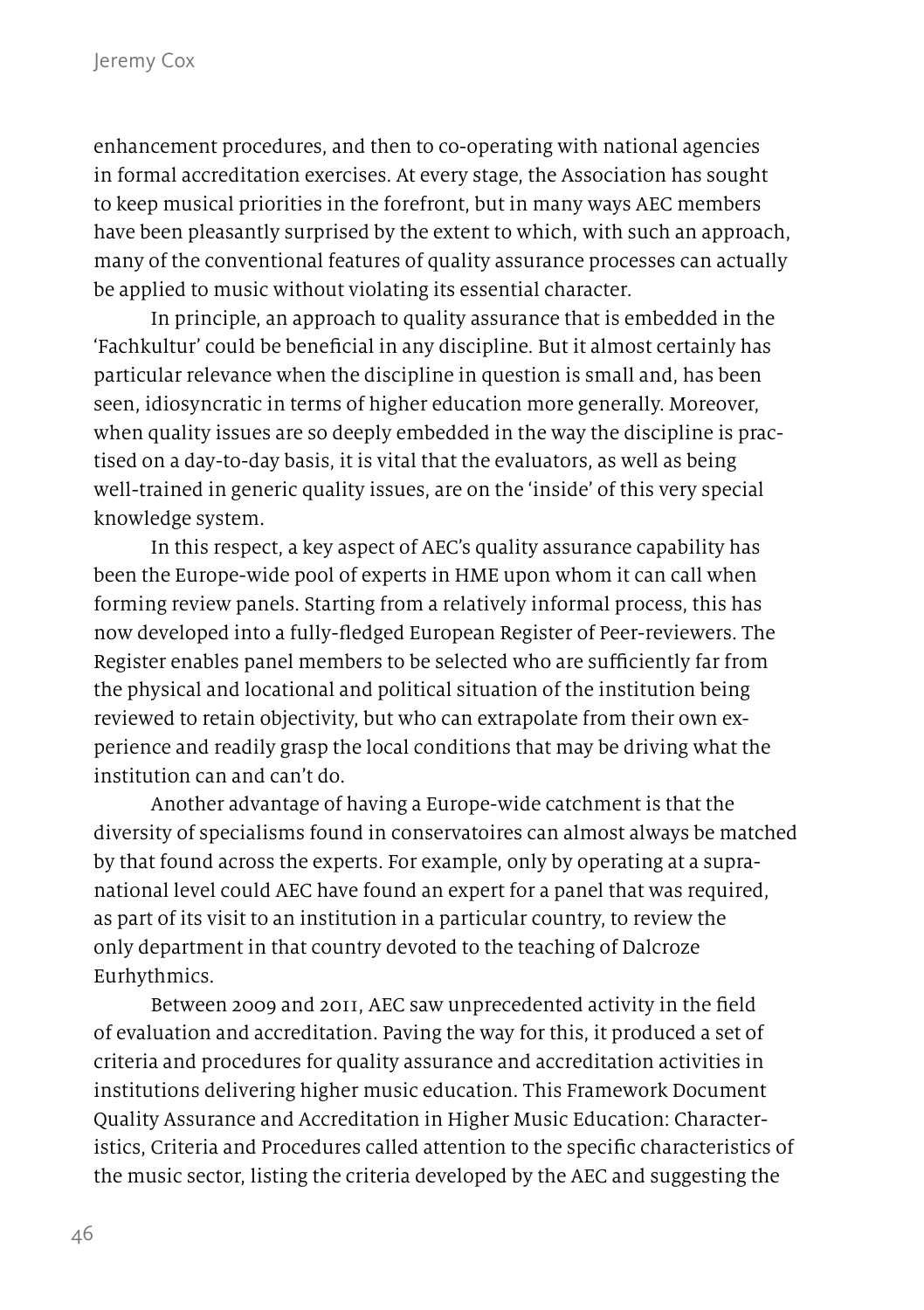procedures to be used in the evaluation of higher music education institutions (cf. AEC Framework Document 2010).

An important feature of the criteria is that they relate back, in turn, to the Learning Outcomes for 1st-, 2nd- and 3rd-cycle programmes in Music referred to above. It should be noted that, after their generation through intense debate within working groups of the Association and their testing upon the wider membership at annual congresses, the AEC's Learning Outcomes were developed further into the form of one of the template booklets of the Tuning Process, Reference Points for the Design and Delivery of Degree Programmes in MUSIC (2009). The discipline-based methodology of the Tuning Process, and its emphasis upon a European consensus that is forged at the subject level and both recognizes and celebrates diversity alongside the common features of each discipline, is of inestimable value when it comes to securing widespread support for Europe-wide reference points and, in particular, for the evaluation tools which, in disciplines such as Music, have been developed from the reference points.

As for the AEC Framework Document itself, it was designed to be used in the context of what was originally called the AEC Institutional and Programme Review Scheme, an initiative giving AEC member institutions the opportunity to request a peer review visit resulting in an advisory report with recommendations for improvement written by international specialists in the relevant musical fields. During 2010, seven such AEC Review Visits took place, including one in the Far East. Because this process is advisory and geared to improvement, rather than gate-keeping, in spring 2011 it was re-named the AEC Quality Enhancement Process.

During its first phase of activity, the fact that the AEC's scheme was advisory felt like a positive feature and one consistent with the Association's primary purpose: namely support, information provision and capacity building for, and among, its members. This emphasis is reflected in the fact that, alongside its Framework Document, AEC produced a practical handbook, How to Prepare for an Institutional or Programme Review in Higher Music Education, in which advice, recommendations and cautions are offered in ways intended to de-mystify the accreditation and review process and bring it into frames of reference more familiar to musicians working within higher education (cf. AEC Handbook 2010). But since this meant that AEC possessed a Europe-wide evaluation tool for the Music discipline – and one that commanded a high level of confidence amongst conservatoires across the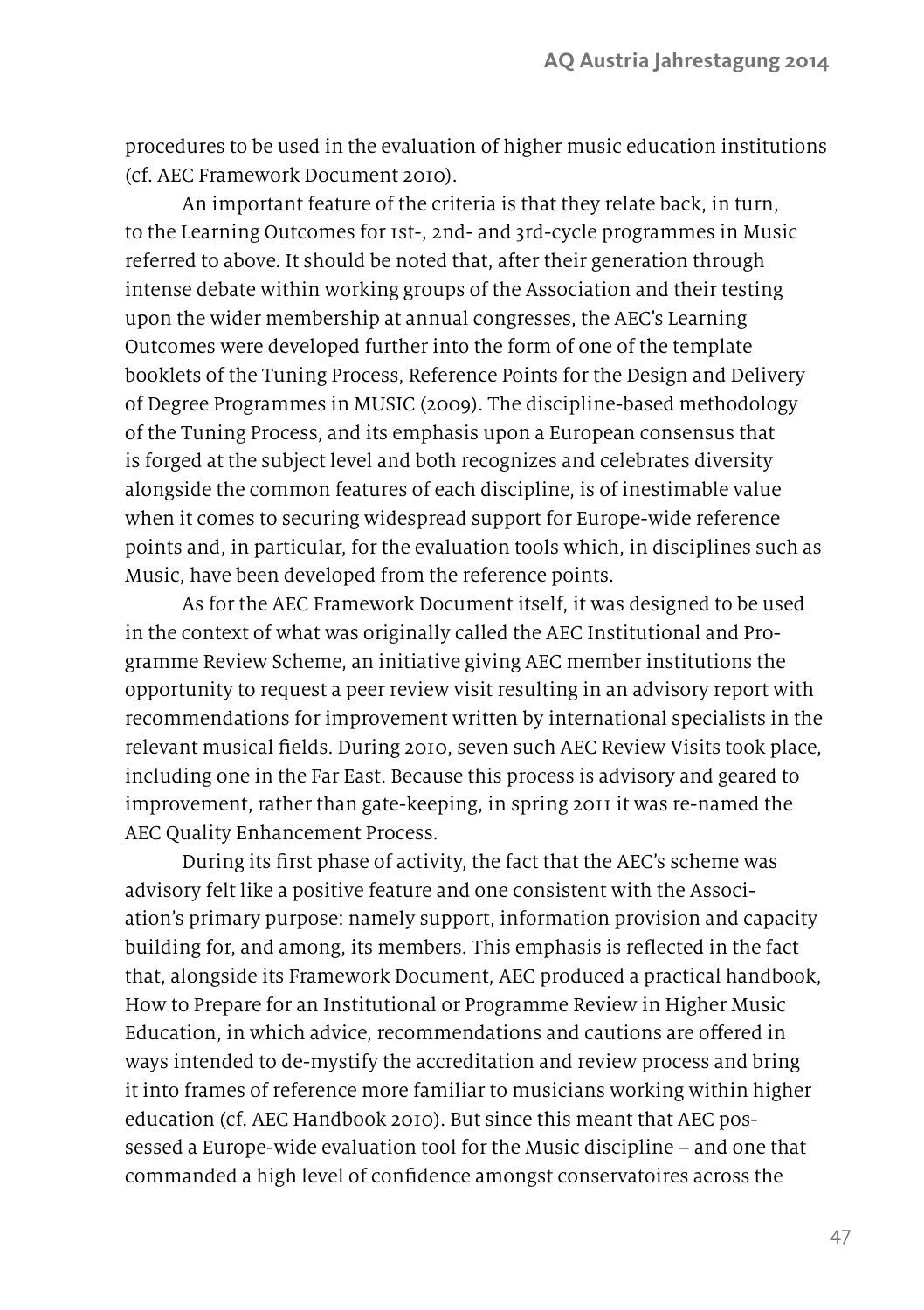continent – it was natural that discussions within the Association began to turn towards whether this tool might be used in a formal capacity as part of the compulsory official accreditation procedures that are increasingly faced by these institutions.

This is why AEC is currently engaged in taking its boldest step yet into the realm of formal quality assurance. In October 2014, an independent foundation was established to carry forward the work conducted up until now by AEC itself. This entity, named MusiQuE, standing for Music Quality Enhancement, includes on its Board representatives from two other European organisations related to music. These are the European Music Schools Union (EMU), and the Performing Arts Employers Association League Europe (PEARLE\*). Their presence strengthens both the independence of MusiQuE from AEC and the integration of quality considerations for HME with those of the educational levels that prepare for it and the profession for which it prepares its students. MusiQuE will submit itself to the processes necessary to be entered on the European Quality Assurance Register (EQAR). This will begin with an external review in summer 2015 and, depending on the outcome of this, will lead to application for registration in spring 2016 (when EQAR will be considering the first round of applications to be made under the revised European Standards and Guidelines [ESG]).

MusiQuE will continue to offer counselling visits and voluntary quality enhancement procedures; it will also continue to work in co-operation with national agencies where this is felt to be the best model for all parties. But it will additionally be able to offer to conservatoires the option of formal review and accreditation processes conducted by subject experts and within a framework which, whilst fully compliant with EQF, has been designed by individuals with a long and deep experience of what quality means in a conservatoire context.

MusiQuE aims to conduct its review procedures in a manner that is characterised by the following principles:

- Respecting the special characteristics of higher music education and the contexts and traditions in which music is created;
- Encouraging higher music education institutions to reflect on their own practice, development and challenges;
- Assisting them in the enhancement of their quality by focusing on learning and experience-sharing;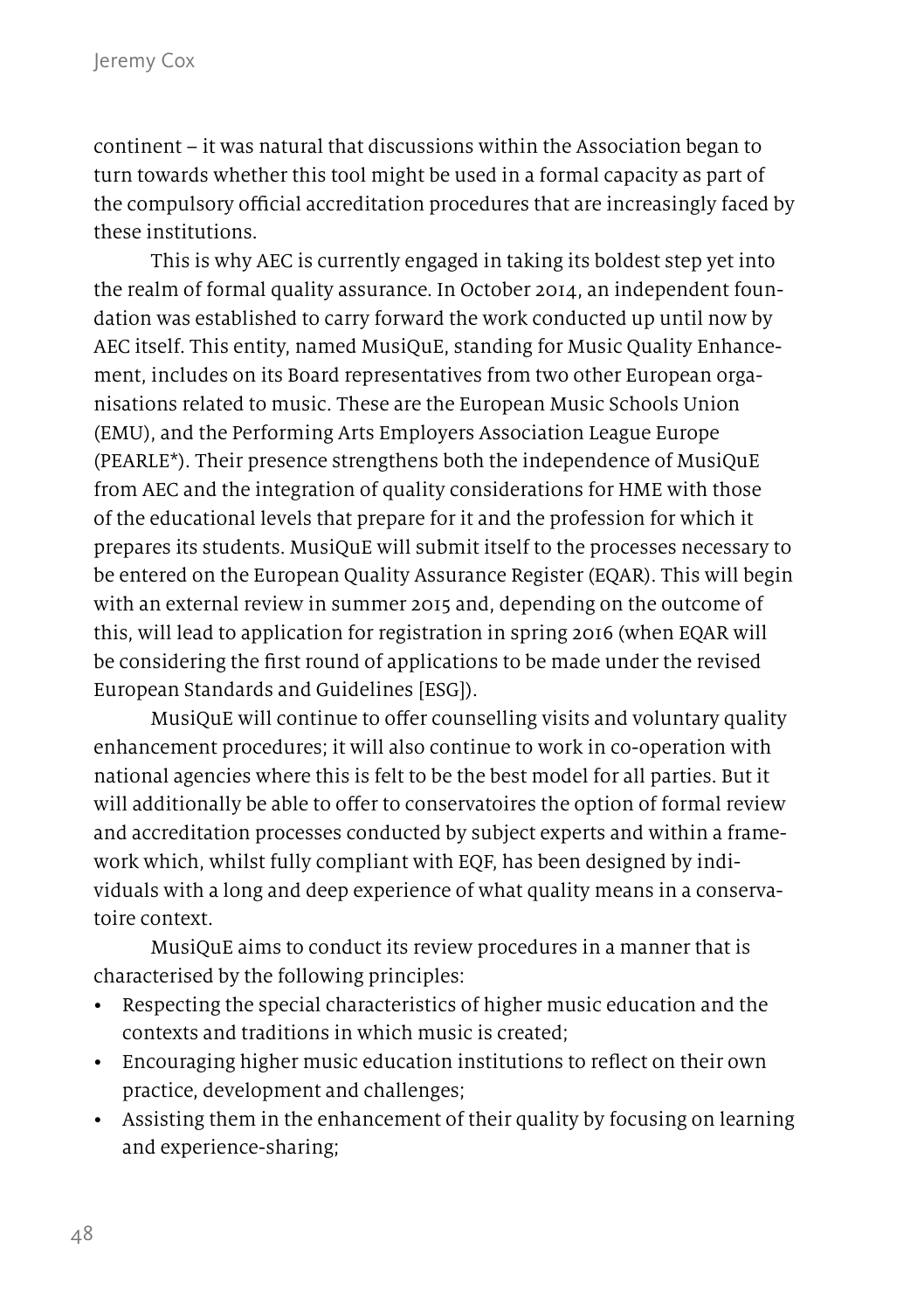- Striving towards a higher level of objectivity (through the involvement of international review teams);
- Bringing a European/international dimension to the process;
- Striving for the improvement of higher music education as a whole.

MusiQuE provides a total of four services:

- 1. Quality enhancement process for institutions, programmes and joint programmes
- 2. Accreditation procedure for institutions, programmes and joint programmes
- 3. Bilateral collaborations with national quality assurance and accreditation agencies
- 4. A quality assurance desk for institutions

## **1. Quality enhancement process for institutions, programmes and joint programmes**

Under this process, higher music education institutions have the opportunity to engage in a Quality Enhancement Process, i. e. a peer-review visit, either for the whole institution or focused on one or more programmes, which results in an advisory report.

### **2. Accreditation procedure for institutions, programmes and joint programmes**

Higher music education institutions also have the opportunity to engage in formal accreditation procedures coordinated by MusiQuE. This means that, in countries where evaluation and accreditation bodies other than the national agency are authorised to operate, institutions may combine with a MusiQuE quality enhancement process the accreditation procedure required by law. Under these circumstances, the subject-specific and enhancement-oriented process will not be an additional burden for the institution, over and above its national accreditation obligations, but will fulfil the two functions in one exercise. Any such process will continue to be subject to the national legislative framework where the institution is located, and to other factors of suitability.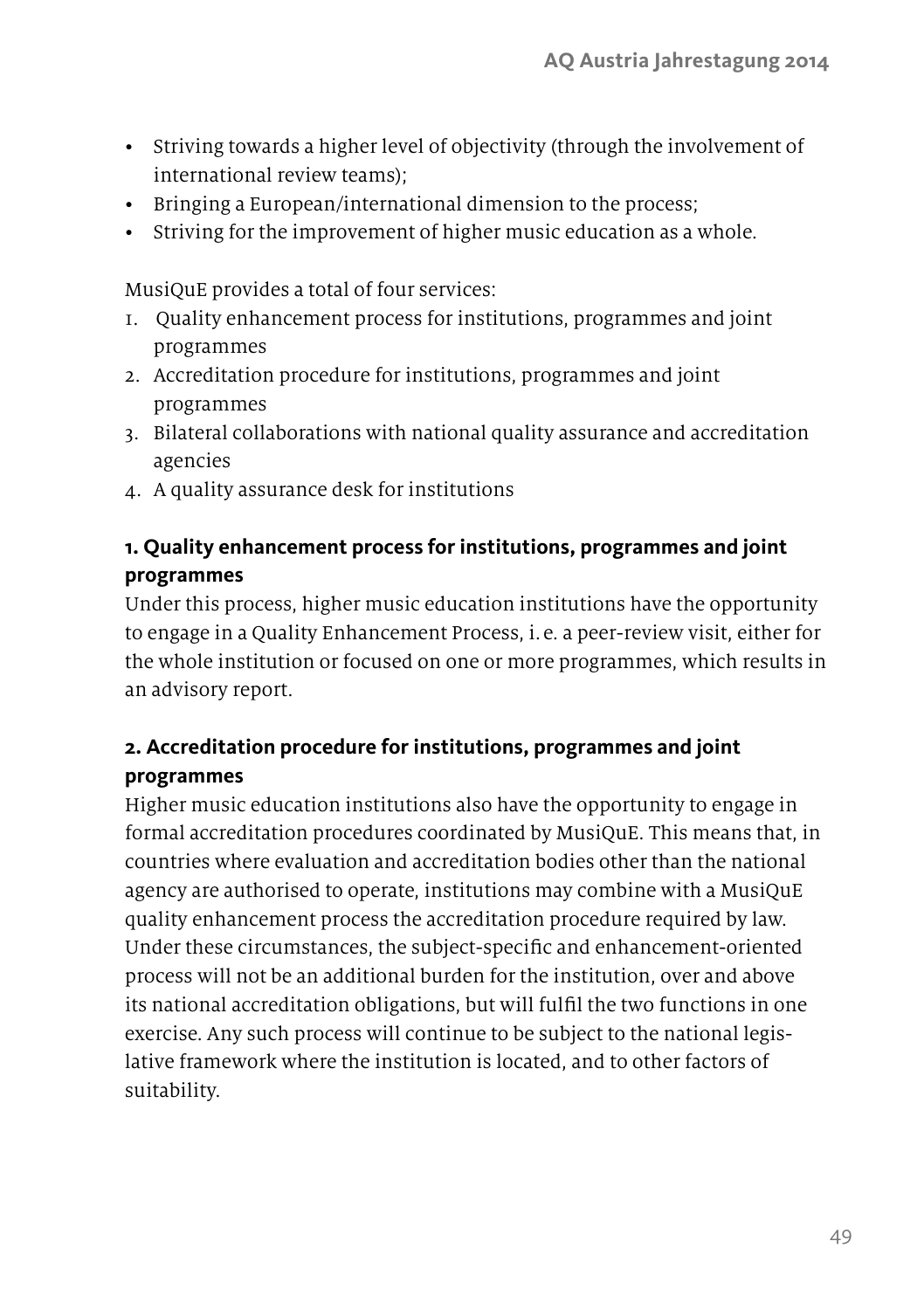## **3. Bilateral collaborations with national quality assurance and accreditation agencies**

An alternative to an accreditation process conducted solely by MusiQuE is for MusiQuE to operate in collaboration with a national quality assurance and accreditation agency through a merged set of standards and procedures. This option is especially attractive for institutions wishing to engage with a subject-specific quality enhancement process but obliged to conform to national requirements in relation to formal accreditation. The basis of such collaborative accreditation processes is that of a participation of equals. Both MusiQuE and national quality assurance agencies have their own strengths, expertise and accumulated history; it makes obvious sense to combine these in a complementary way.

In contexts where the use of a reviewing body other than the national agency is permitted but an institution believes that close collaboration with its national agency may benefit it, MusiQuE will also consider providing this possibility as an alternative to its own formal procedures, in view of the added value that always comes from the exchange of practices between organisations.

#### **4. Quality assurance desk for institutions**

Finally, as a complement to the procedures operated by MusiQuE, its staff and experts also provide advice to higher music education institutions on quality assurance procedures.

In offering this suite of services, MusiQuE reflects a recognition that the HME sector, as well as being diverse in itself, has a diversity of needs. But MusiQuE also plays its part in adding another dimension of diversity to the quality assurance sector itself. The emergence in significant numbers of sectorally-based, pan-European quality assurance systems will complement and strengthen the existing network of national agencies. In the view of the author, we can look forward to an enriching diversity of review models, some separate and some collaborative between different types of agencies. Having real choice when it comes to reviewer and review culture should act as a further encouragement to all institutions to engage with quality assurance issues, and especially with the cycles of review to which they are increasingly subject, in a more positive, critically-engaged and pro-active way. And for those disciplines, such as HME, where the identity of the 'Fachkultur' is arguably stronger than that of belonging to higher education in general, having the choice of a